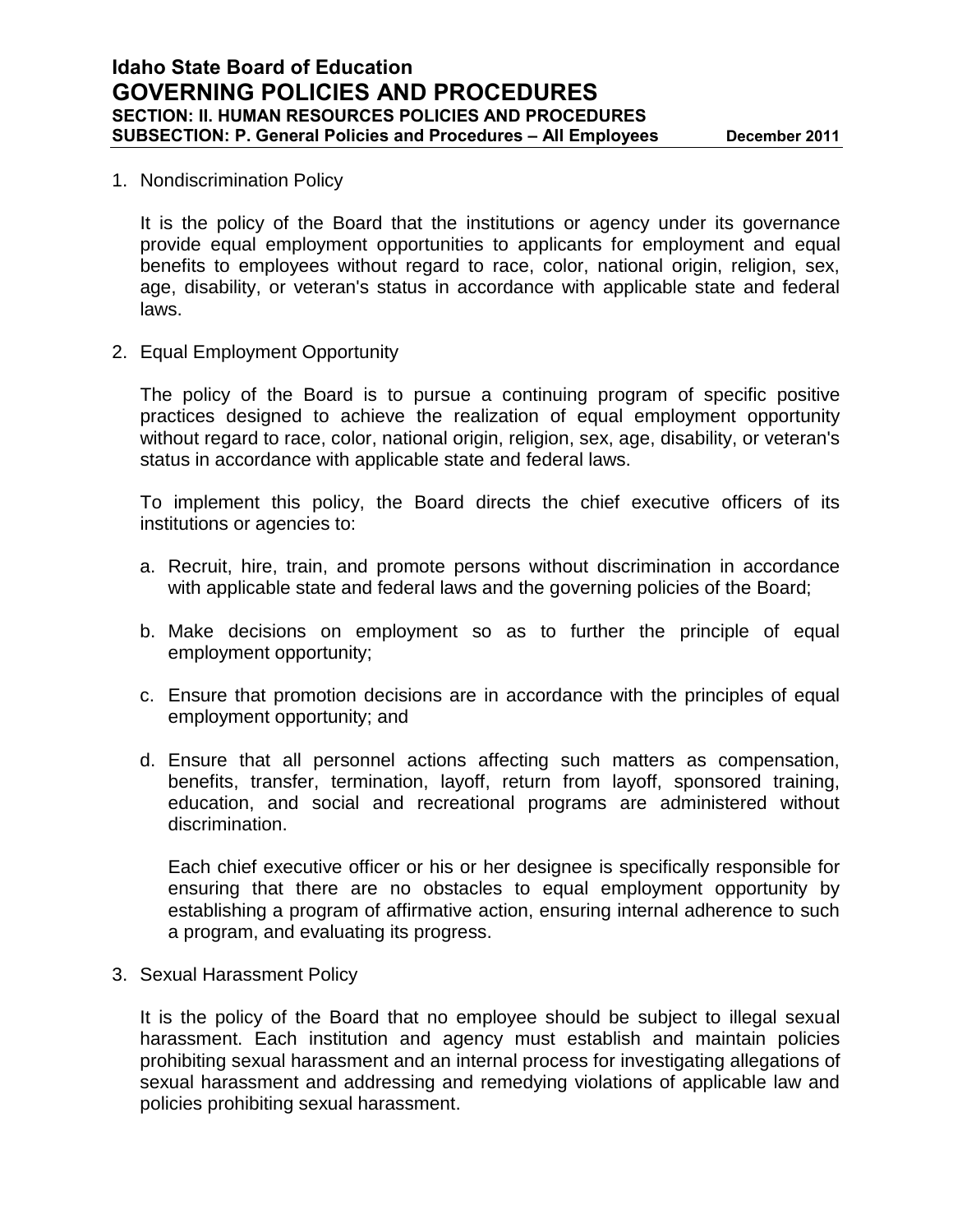## 4. Personnel Files

a. Employee Files

Each institution and agency must maintain for each employee a personnel file, which is open for examination by the employee in accordance with the provisions of the Idaho public records act, Idaho Code 9-337 et seq., and other applicable law.

- i. The employee may, pursuant to the Idaho public records act, request in writing an amendment of any record pertaining to that employee. Within ten days of the receipt of the request, the custodian of the files will make any correction of any portion of the file which the employee establishes is inaccurate, irrelevant, or incomplete; or inform the employee in writing of the refusal to amend the record(s) in accordance with the request and the reasons for the refusal, as set forth in the Idaho public records act.
- ii. In accordance with the Idaho public records act and other applicable law, an employee may obtain copies of materials in his or her personnel file.
- b. Personnel Records Exempt From Disclosure

Each institution and agency will comply with the provisions of the Idaho public records act and other applicable law concerning the maintenance, disclosure and confidentiality of personnel records and information.

- c. File Maintenance and Retention
	- i. Each institution and agency must maintain personnel files under such conditions as are necessary to ensure the integrity and safekeeping of the file and may establish additional policies and procedures for the maintenance of personnel files consistent with the Idaho public records act and other applicable law.
	- ii. Any personnel files related to and involving legal action must be retained through any time period in which legal action may be taken.
	- iii. Personnel files must be retained for a minimum of three (3) years following severance of an employment relationship with an institution or agency. A summary record of employment relationships must be kept indefinitely.
- 5. Miscellaneous Policies and Procedures
	- a. Political Activities of Employees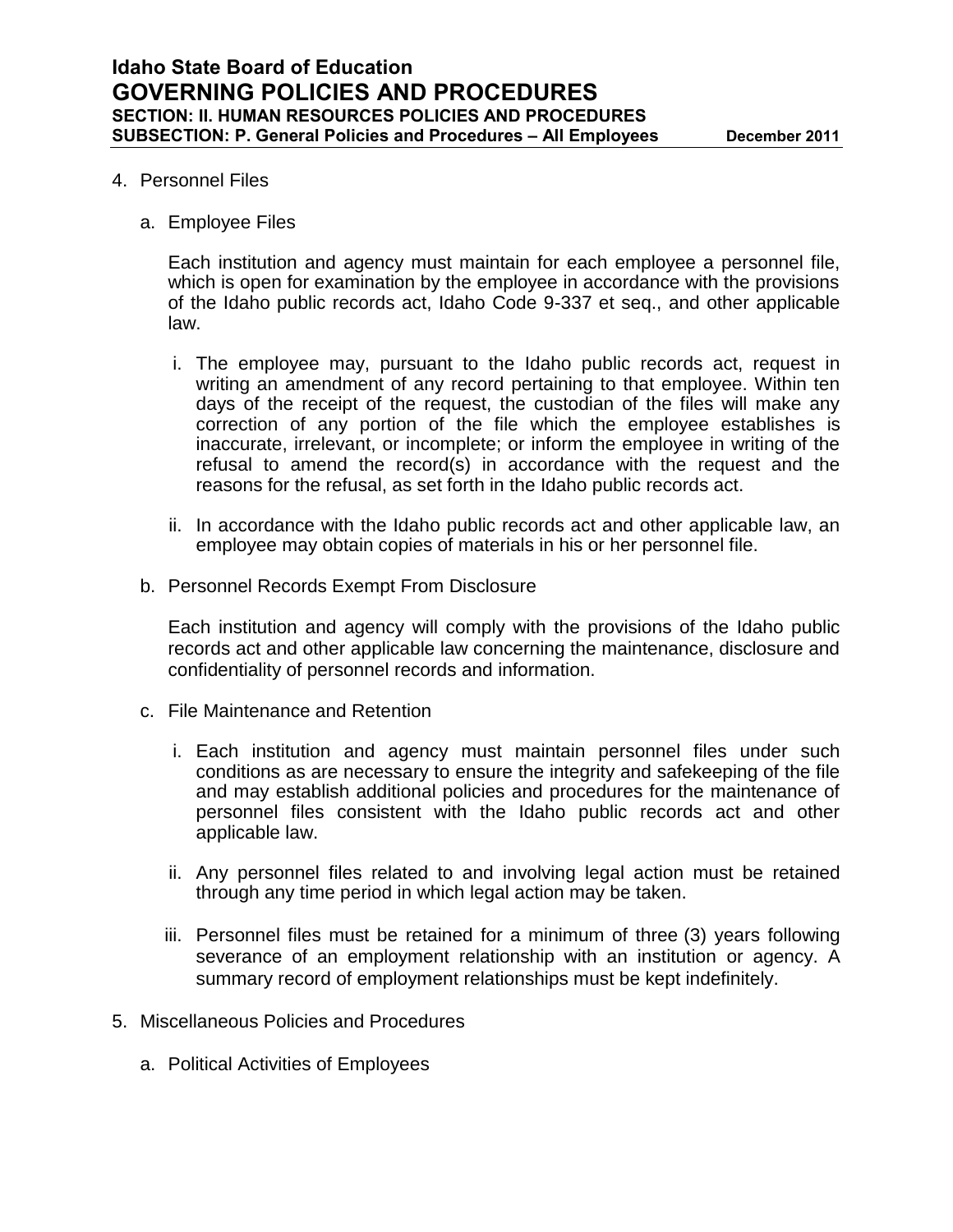Employees retain unimpaired all of their individual and political rights of citizenship. However, employees may not exercise those political rights in the name of any institution or agency, or through the use of Board facilities, or through the use of forms or official stationery or in any way that might involve an institution or agency in partisan political activity or controversy.

- i. The Board or any of its members, agents, representatives, or employees must not prevent, threaten, harass, or discriminate against any employee who chooses to run for public office.
- ii. Employees are permitted to campaign freely in a manner that does not violate Board Governing Policies and Procedures or applicable provisions of the Idaho Code.
- iii. Employees may choose to request a leave without compensation in order to campaign for elective office or to serve in an elective office by using the procedures established at an institution or agency in addition to these policies and procedures.
- b. Loyalty Oaths

No loyalty oath shall be required of any Board employee.

c. Outside Employment

The maintenance of a high standard of honesty, impartiality, and conduct by Board employees is essential to ensure the proper performance of its business and to strengthen the faith and confidence of the people of the State of Idaho in the integrity of state employees. The Board recognizes that employees may engage in outside employment of a professional or personal nature, directly related to the professional or other competencies of the employee. However, no employee may undertake outside employment that interferes with the employee's assigned duties to the Board or the agency. In all outside employment, the outside employer must be informed that the employee is acting in a private capacity and that the institution or agency is in no way a party to the outside employment, and is not liable or responsible for the performance thereof.

d. Other Services to the Institution or Agency.

An employee may be requested by the Chief Executive Officer or his or her designee to perform responsibilities or provide services beyond the primary scope of his or her appointment.